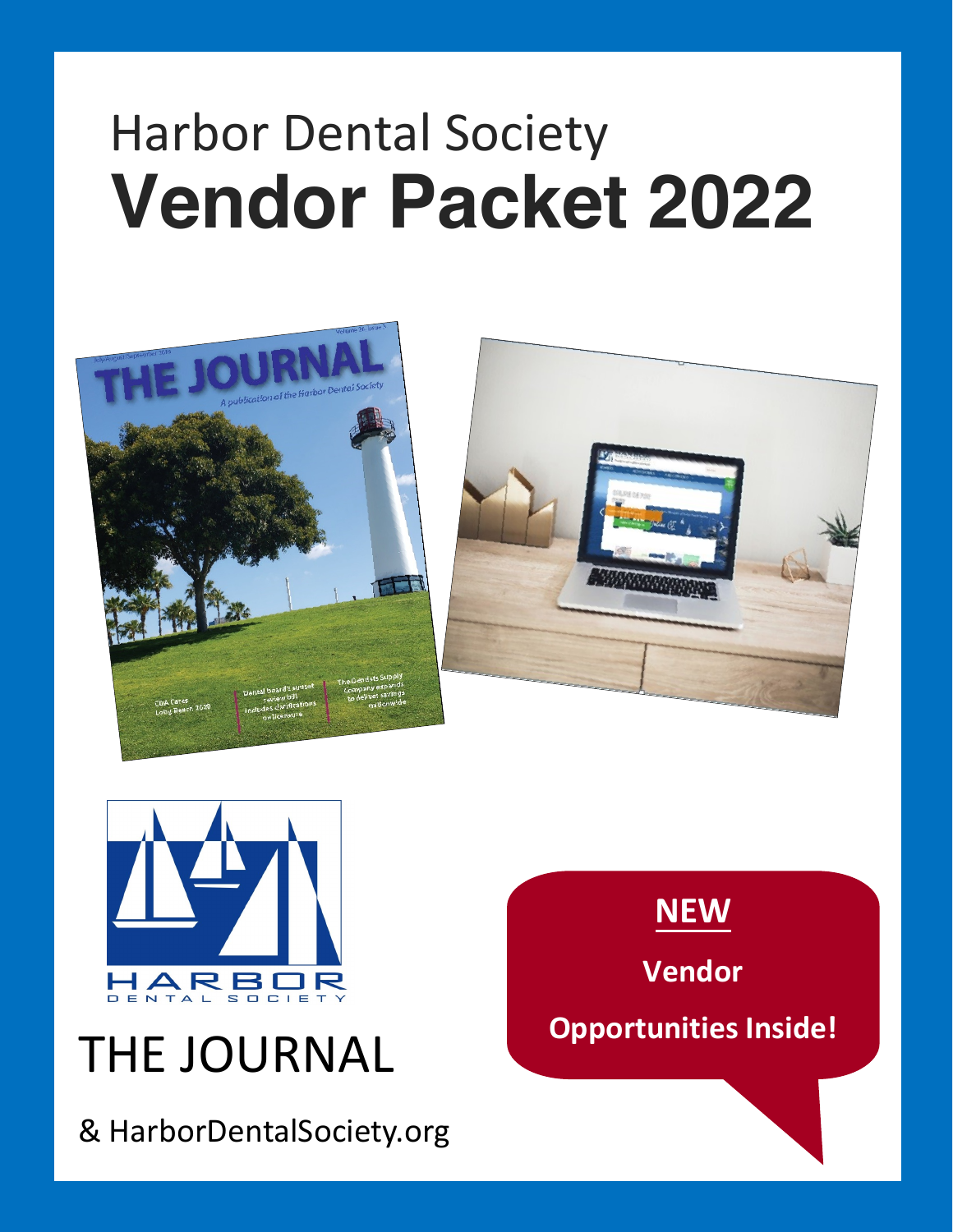## Email Advertising

## **HDS E-Newsletter - New!**

You can sponsor our E-newsletter. Harbor Dental Society members receive the E-Newsletter electronically by email 24 times per year (see tentative schedule below). It is a very valuable member benefit that provides the important news for HDS dentists.

#### **Average Email Open Rate**

Our email open rate is higher than the industry average. Get more bang for your buck!

#### **Circulation**

**17,664 potential exposures per year!**  700 members per newsletter.

#### **Tentative Publication Dates**

January 5 & 19 February 2 & 16 March 9 & 23 April 6 & 20 May 4 & 18 June 8 & 22 July 6 & 20 August 10 & 24 September 7 & 21 October 5 & 19 November 9 & 23 December 7 & 21

#### **Frequency**

Twice per month, and you may purchase more than one E-Newsletter sponsorship. Contact Janet Garcia at Janet@HarborDentalSociety.org for more details.

#### **Deadlines:**

Ad must be received at least 48 hours prior to publication date and meet art requirements. Ads not received by this date, will forfeit ad spot without refund.



#### **Pricing and Options**

\$50 per email or \$1200 a year. Weekly email updates. Circulation to 736 members. Copy: 75 words (12 pt) with a logo.

\$1200 per year Digital Banner with link to website on [Harbor](https://harbordentalsociety.org/)

\$1,800 [Viva Learning](https://harbor.dentalsocietyce.com/) Homepages - limited to 5 sponsors

\$200 per email for copy with more than 75 words with a max of 250 words (12pts) and logo.

\$200 per issue to feature a 30 second company video to be embedded in our E-Newsletter and THE JOURNAL (quarterly digital publication).

#### **Art and Copy requirements**

File type: .png/.jpeg. Please include a URL link for the ad. Size 600 pixels by 200 pixels. Video format mp4 or YouTube link.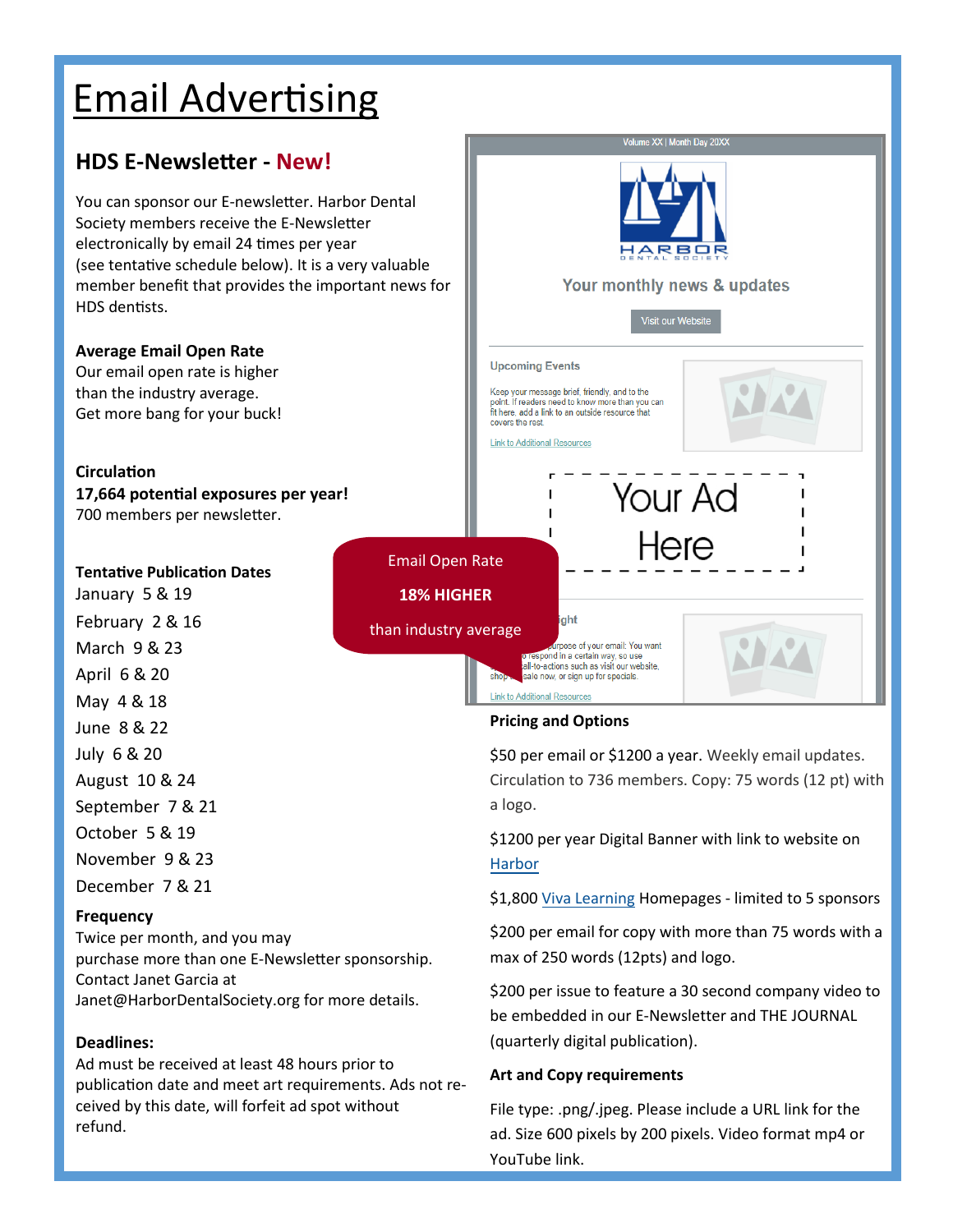# THE JOURNAL— Ad Rates Quarterly Digital Publication



**THE JOURNAL** (digital publication) Value-driven branding and visibility opportunity. Circulation to 700 members.

#### **Quarterly issues:**

Jan-Feb-March; April-May-June; July-Aug-Sept; and Oct-Nov-Dec. [You can view a digital issue here.](https://www.flipsnack.com/HarborDentalSociety/hds-journal-nov-dec-2020.html)

#### **Ad Rates:**

Full Page: \$400 per issue **NEW!** Half page: \$200 per issue. **Most Popular!** Quarterly page: \$100 per issue Business Card Size: \$75 per issue

#### **Art Requirements:**

Full Page 8-1/2 inches x 11 inches Half Size 4-1/2 inches x 8 inches (copy should be horizontal) Quarter Size 4-1/2 inches x 4 inches Business Card Size 2-1/8 inches x 4 inches Mini Size 2-1/8 inches x 2 inches We accept .png and .jpg formats. Include website link to company when submitting art.

**Advertising Policy :** We are constantly on the alert for any misrepresentation in advertisements, but do not investigate the offers made and reserve the right to decline, withdraw and modify ads at Harbor's discretion.

#### **Reservations:**

Space reservations should be made by email to [Janet@HarborDentalSociety.org.](mailto:Janet@HarborDentalSociety.org) If space is

reserved & artwork not received, you may be charged for the allocated space. All ads must be pre-paid.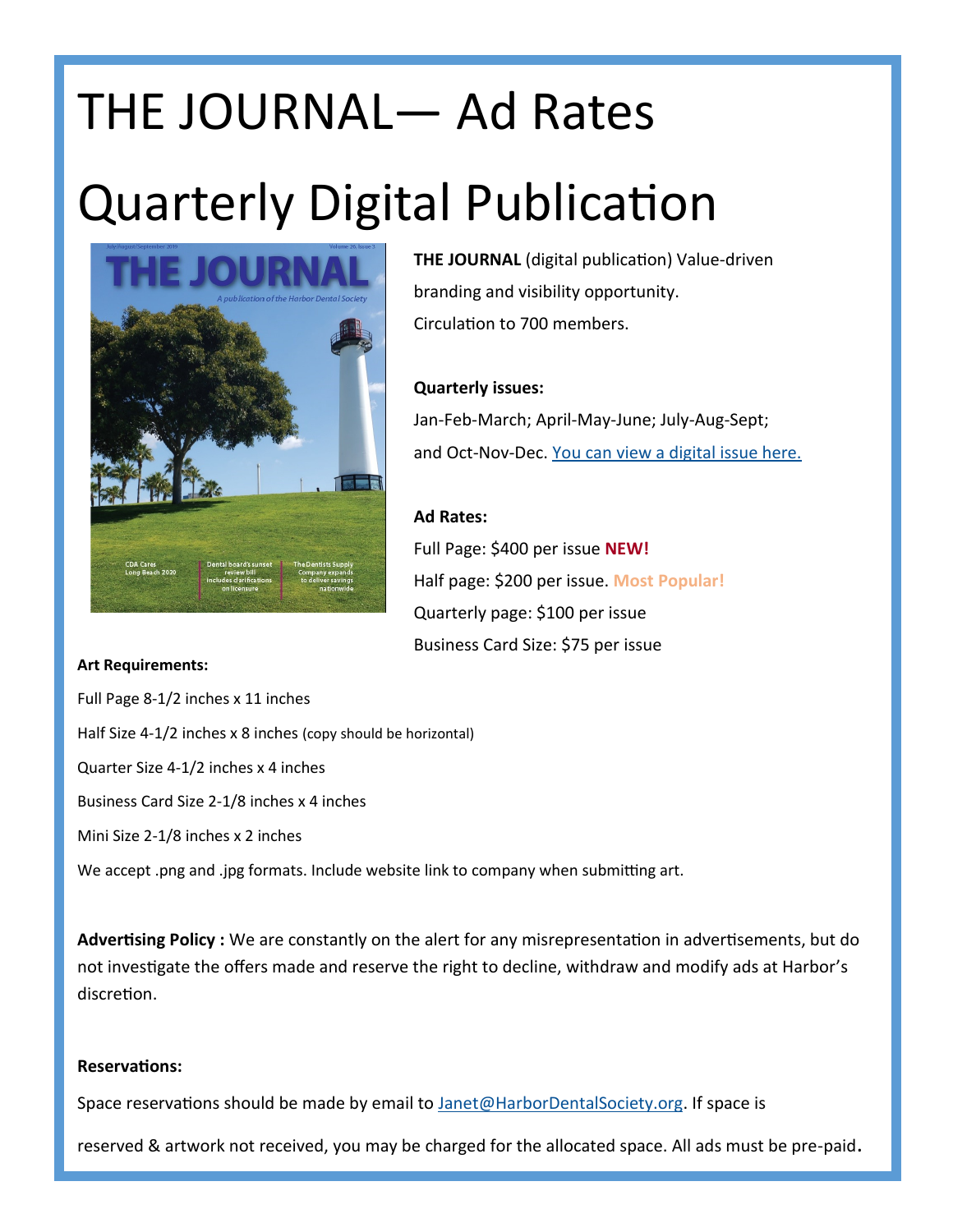# Vendor Opportunity—**NEW Benefits!**

**ANNUAL VENDOR AND BRANDING AT 'LIVE' IN-PERSON & LIVE CE WEBINAR PROGRAM SERIES**

On average 70 -100 members and their auxiliary staff attend Harbor's CE Programs

### **ANNUAL VENDOR:** \$1,800 for the 2022 CE Program Series.

#### **Annual Vendor Benefits:**

- NEW! Limited per year sponsored One Hour Lunch 'N' Learn or dinner program to engage with HDS members
- NEW! Feature a Company Video 30 sec (mp4 or YouTube link) in one email blast and in THE JOURNAL, a quarterly digital publication (\$250 value)
- NEW! Vendor spotlight in E-news with circulation to all members at least 4x per month (\$2,400 value)
- Digital Banner with link to website on Harbor home page and Provider's Directory (\$1,200 value)
- Vendor will be acknowledged at every CE PROGRAM throughout the year (\$1,200 value)
- Logo and representative name/email listing on the annual vendor CE Program slide (\$1,200 value)
- Plus, the unique opportunity to provide e-resources, tips, product/service promotion (PDF format 3 pages max) to be distributed before and after programs to attendees (\$500 value)
- Build visibility in the core dental community Expand your prospect base and strengthen existing customer relationships – Introduce new products and services and generate sales leads

### **TOTAL VALUE OF \$6,750 WITH SAVINGS OF \$5,760 BY SIGNING UP AS AN ANNUAL VENDOR FOR \$1,800**

**Vendor/CE Sponsor Marketing Guidelines:**The vendor shall submit in advance of the event the promotional material to the dental society and/or dental societies, if a joint event, month prior to the event to seek approval. Once the criteria for approval is met, the dental society will circulate to the attendees the promotional material on behalf of the vendor.

**Vendor/CE Sponsor Criteria for approval:** The sole purpose of the one-time promotion must be 100 percent dental related to the vendor's products and/or services or a dentist resource/checklist. It is not allowed to promote subsidiaries or other third-parties who have not signed up as sponsors/exhibitors.

**NEW! One Hour Lunch 'N' Learn or Dinner Program Criteria:** Limited per year at the HDS Office and for Annual Vendors only. The event is limited to 10-15 attendees. The vendor is to cover food and beverage for the attendees. The sole purpose of the event must be 100 percent dental related. It is not allowed to promote subsidiaries or other third-parties who have not signed up as sponsors/exhibitors.

The accepted format: PDF only. Maximum length including graphics: 3 pages. Please send the PDF to Janet Garcia at [Janet@HarborDentalSociety.org.](mailto:Janet@HarborDentalSociety.org) If you have any questions, please contact Harbor's office at 562-595-6303. In-person programs are subject to change to webinar format.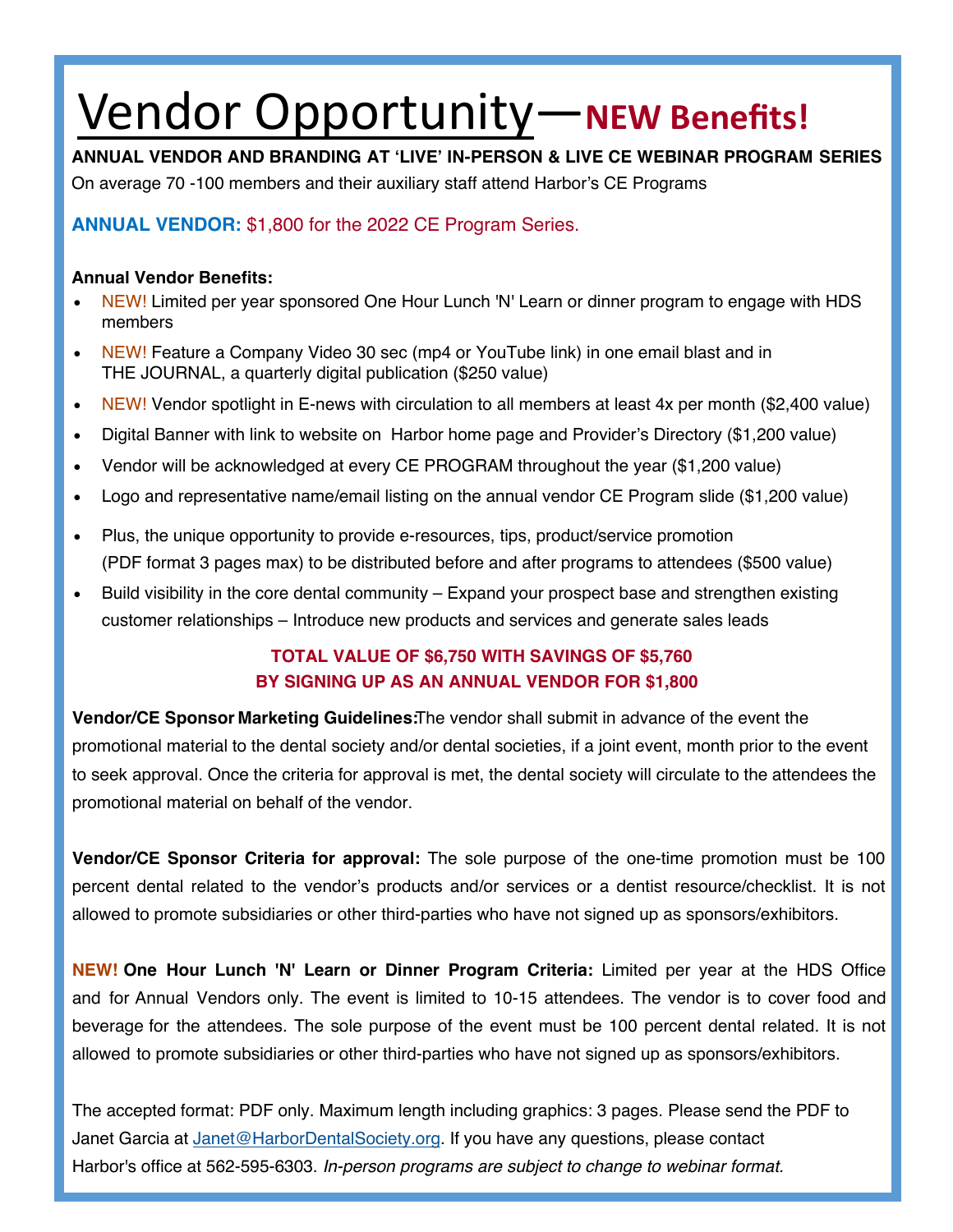# Vendor Opportunity, continued

### **INDIVIDUAL VENDOR:** \$275 per CE Program

#### **Individual Vendor Benefits:**

In-person CE Programs: Engage with member-dentists during the 5pm-6pm Vendor Hour with the opportunity to stay for dinner to continue to network. Your company name will be acknowledged only at the specific CE Program your company signs up.

The 2022 in-person & Live Webinar CE Programs give Vendors an opportunity to have their products/services in front of members by creating promotional flyers with incentives that will be circulated to them and promoted to them.

- Access to attendees and circulation of your vendor promotions of products, services, e-resource as a e-handout before the selected in-person CE Program
- Participate in the vendor drawing (optional) by offering a gift card or another giveaway for attendees who attend in-person and Live CE Webinars
- Be acknowledged during the CE event with the vendor logo, representative name, and email

### **CE PROGRAM SPONSORSHIP OPPORTUNITY:**

This is a value-driven branding opportunity to gain visibility with members by sponsoring the CE speaker honorarium for the CE program. Harbor seeks powerhouse speakers who present on timely and relevant topics to benefit the members and their staff. The sponsorships are limited per year.

Contact Kristin Avina [kristin@harbordentalsociety.org](mailto:kristin@harbordentalsociety.org) to discuss this opportunity.

#### **Benefits for Corporate Sponsorship:**

- **Brand and name recognition** as corporate supporter on the CE Program flyer (provide logo, jpeg format) that emails out to Harbor members at least twice prior to the meeting (700 members)
- **Bonus – we have cross promotions of HDS CE Program,** marketed to Orange County Dental Society members – a reach of over an additional 3,000 member-dentists.
- **Visibility on email promotional blasts** (logo needs to be provided, jpeg format) distributed to Harbor members at least twice prior to the meeting
- **A complimentary exhibit** (6' table), dinner at Harbor in-person meetings (only available when applicable) and a digital listing with Vendor Logo and listing on the HDS website
- **Oral acknowledgement** before the CE presentation ('live' in-person CE) as a corporate

supporter by Harbor's President

- **Distribute promotional company literature** to member-dentists and their auxiliary staff present at the In-Person CE program.
- In-person programs are subject to change to webinar format.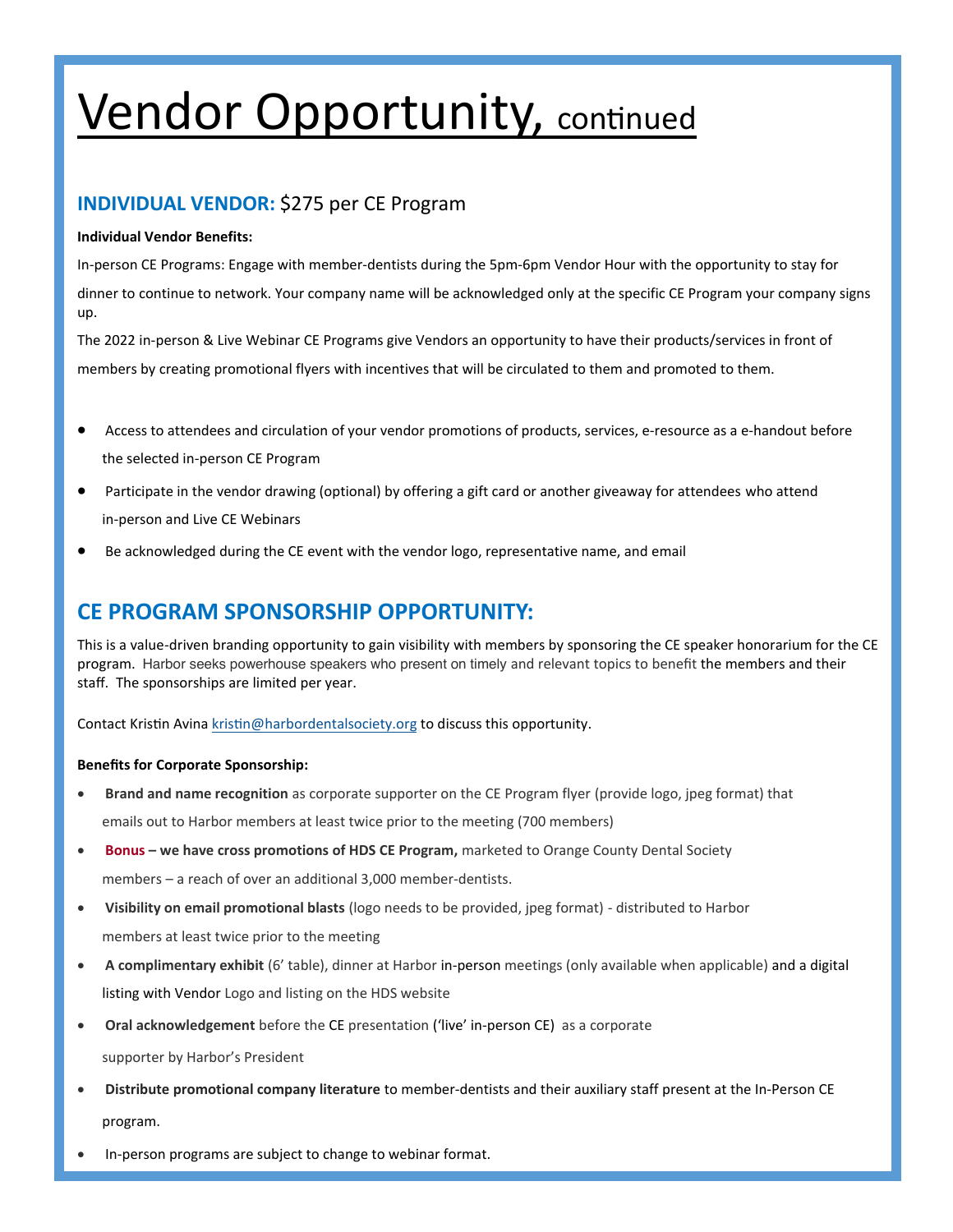#### **HARBOR DENTAL SOCIETY VENDOR, SPONSOR, and ADVERTISING REGISTRATION FORM**

| S1800 Annual Vendor                                                                                                                                           |
|---------------------------------------------------------------------------------------------------------------------------------------------------------------|
| S275 Individual Vendor                                                                                                                                        |
| CE Program Sponsorship                                                                                                                                        |
| ∐ Advertise in Email Updates \$50 each or \$1200 per year  _____Number of Email Ads x \$50  or <u>_</u> __∫ \$1200 for the year                               |
| LJ\$200 Video advertisement in Email Update or THE JOURNAL (quarterly publication Jan-Mar; Apr-Jun; Jul-Sept; Oct-Dec)                                        |
| Using sheet for other options. Note: see advertising sheet for other options.                                                                                 |
|                                                                                                                                                               |
| □ \$1200 Advertise on Harbor & Viva Learning Website with Logo and Link                                                                                       |
|                                                                                                                                                               |
|                                                                                                                                                               |
|                                                                                                                                                               |
|                                                                                                                                                               |
|                                                                                                                                                               |
| <b>Company Description of Products/Services:</b>                                                                                                              |
| <b>Company Representative(s):</b>                                                                                                                             |
|                                                                                                                                                               |
|                                                                                                                                                               |
|                                                                                                                                                               |
| For In-person CE Programs: Electrical outlets are limited and on a first come, first serve basis.<br>Please provide your own extension cords & AV. Thank you! |
| PAYMENT: Visa MasterCard AMEX Check (please circle one) Check #___________                                                                                    |
|                                                                                                                                                               |
|                                                                                                                                                               |
|                                                                                                                                                               |
| Expiration Date:________________________________Zip Code of Card:__________________________Code: _________                                                    |
|                                                                                                                                                               |

*Harbor Dental Society will review all requests for exhibit space and determine the appropriateness of the type of service being exhibited as it applies to policies of this Society. Harbor Dental Society reserves the right to refuse exhibit space to anyone. Shared exhibit space is not permitted between vendors.* **Please provide 30 days advance notification in writing to cancel your vendor service. In-person programs are subject to [change to webinar format.](mailto:janet@harbordentalsociety.org)  Please email completed forms to: Janet@harbordentalsociety.org or fax this form to: Harbor Dental Society, 562.426.4550. Questions? Please call: 562-595-6303 THANK YOU!**